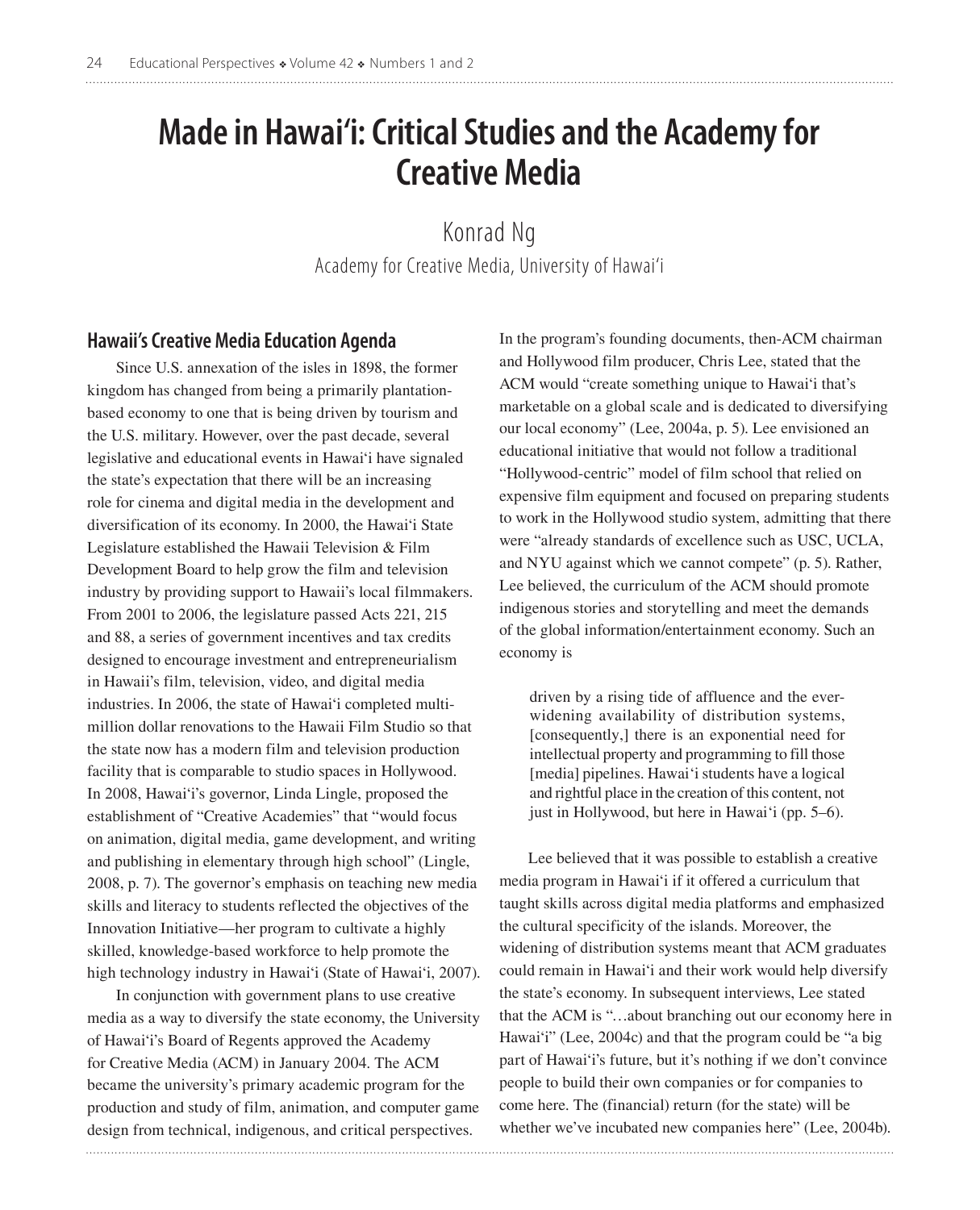The collaborative effort by the state and university to use cinema and digital media as the vehicle for economic transformation displays faith in the premise that Hawai'i can be re-defined by these investments. I share this faith. In my roles as the former curator of film and video at the Honolulu Academy of Arts and as a former film festival programmer with the Hawai'i International Film Festival, I advocated the development of a Hawai'i film industry. Now, I am an assistant professor of critical studies in the ACM where I favor making full use of local resources to develop the creative media industry. Given my current and previous investments in promoting the state's and university's creative media agenda, I want to share my thoughts on the rise of cinema and digital media education in Hawai'i and the importance of thinking ethically about culture and representation. Media theorist, Henry Jenkins, claims that most conversations about new media refer to either an inventory of new tools, emerging technologies, or improved technical proficiency of machines or by humans, rather than discuss new media's cultural effects. Jenkins contends that "[u]nderstanding the nature of our relationship with media is central to any attempt to develop a curriculum that might foster the skills and competencies needed to engage within [this] participatory culture" (Jenkins, 2006). As such, I believe the critical question to ask of Hawaii's creative media agenda is this: will this innovative collaboration between industry, governance, and education in Hawai'i transform the existing forces of cultural, rather than just economic, power that governs the state? The state can help develop the local film, television, and digital media industry and the university can supply students with equipment and offer technical instruction, but what should also be discussed is how future creative media graduates become part of Hawaii's cultural economy and producers of its representations in film, television, animations, and computer games. While my thinking on this topic is exploratory, I intend to expand the picture of creative media education in Hawai'i and suggest new considerations relating to its cultural dimensions as this agenda advances.

## **Representing Hawai'i**

The cultural dimension of a state economy that is dominated by tourism and the U.S. military is reflected in the mass of literature, television programming, and films that project the image of Hawai'i as the very ideal of a

welcoming tropical paradise—beaches, waves, surfers, and grass-skirted hula dancers. Hawai'i is also the site of Pearl Harbor, a symbol of U.S. military power in the Pacific and the country's entry into World War II. The popular representation of Hawai'i as home to tourism and the U.S. military naturalizes the presence of these industries in the islands and reflects a reductive cycle of cultural politics. The economic health of tourism and the military relies, in part, on the continued representation of Hawai'i as a tourist destination and strategic and historic site. That is, the imagery of tourism and the military is used to justify the allocation of economic resources and sustain the industries' continued operation. In turn, the power of these representations of Hawai'i is sustained by the continuing economic influence of tourism and the military. Because tourism and the military drive the state economy, they are able to represent life in Hawai'i in a way that crowds out alternative representations, especially local perspectives that run counter to tourism's picture of an idyllic place of sun and leisure or those that project Hawai'i's historic and strategic importance. As such, the kinds of creative media works that are popular, such as Hollywood films, do not reflect the range of representations and stories that exist in the islands. For example, the narrative premise of popular films that choose to film in Hawai'i, such as *Pearl Harbor* (Dir: Michael Bay, 2001), *50 First Dates* (Dir: Peter Segal, 2004), or more recently, *Forgetting Sarah Marshall* (Dir: Nicholas Stoller, 2008), reflects and assists the cultural economy of tourism and the military such that island realities such as homelessness, Native Hawaiian sovereignty, plantation history or the stories of everyday lives that exist alongside, but are not rooted in, tourism and the military, are excluded.

In response, some scholars have argued for a more ethical representation of Hawai'i. Haunani-Kay Trask (1991), for example, makes a forceful argument to show that the tourism industry has dispossessed *kanaka maoli* (Native Hawaiian) identity, culture, and land. In another work, Jane Desmond (2001) traces the exploitative dynamics of tourism's representation of "native" bodies in Hawai'i. Kathy Ferguson and Phyllis Turnbull (1999) have studied the signs and symbols of the U.S. military in Hawai'i and show how these images dominate the historical meaning and everyday use of the archipelago's landscape. Houston Wood (1999) explores "how journalism, novels, diaries, advertisements, visual arts, museums, films, television shows, and various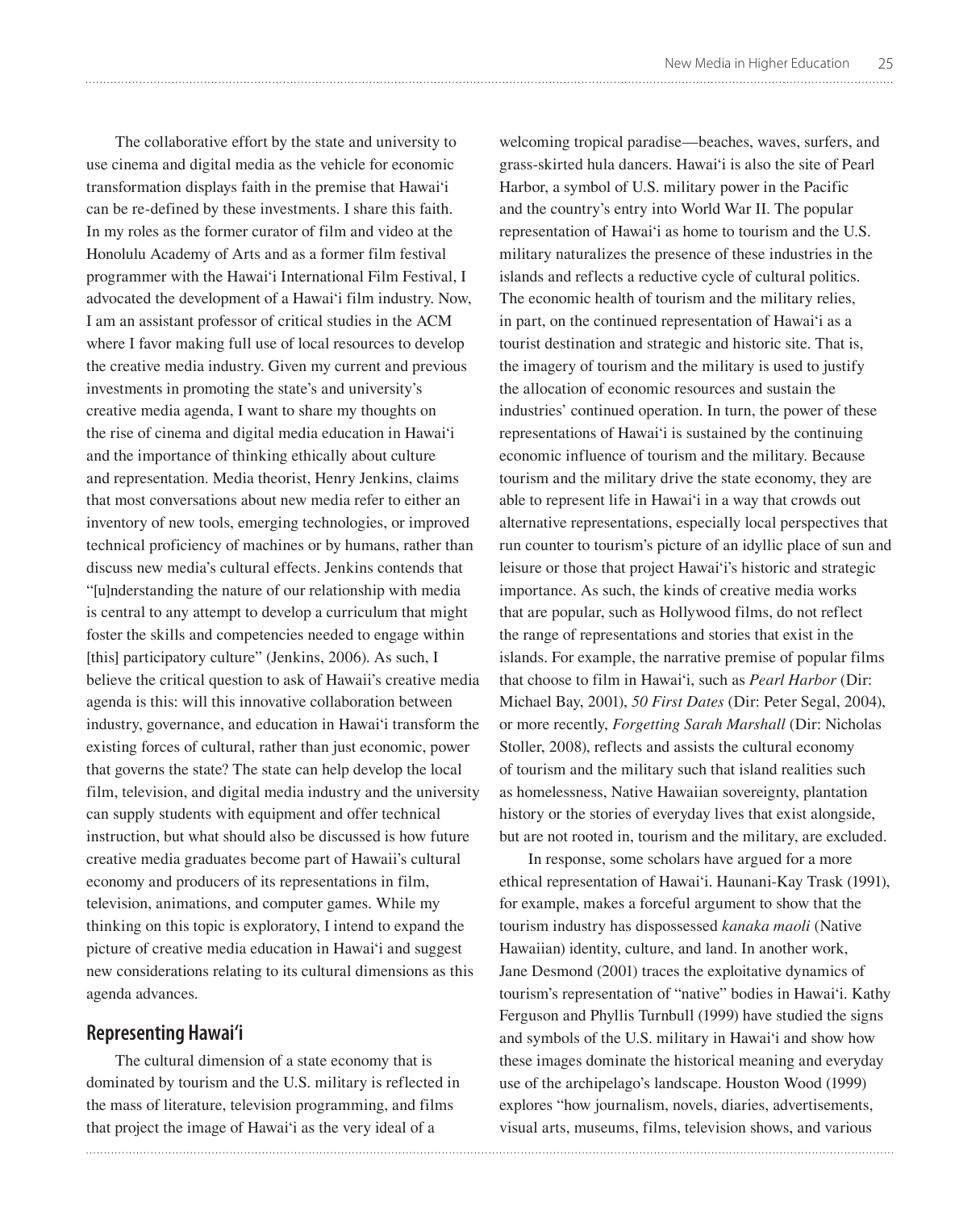other types of cultural productions assist the more naked coercion associated with armies, revolutions, and the criminal justice system" in the usurpation of Hawaiian lands and the displacement of indigenous Hawaiian culture (p. 9). These studies suggest the importance of adopting a critical perspective on the cultural economy of Hawai'i. I also see their perspectives as a testament to the value of teaching creative media students to embrace an ethics of representation that encourages more fully developed depictions of Hawai'i that may challenge the cultural status quo. In other words, an argument can be made for the inclusion of critical studies in creative media education and the significance of diversifying Hawai'i's cultural economy.

## **What is Critical Studies?**

Broadly, the critical study of creative media refers to the historical, aesthetic, and theoretical examination of media production and the power of its representations. Critical studies adds important reflection to an educational field that, as Henry Jenkins' comment pointed out, tends to focus on technical instruction. Many universities include critical studies in their curriculum, indeed, many of the essays in this issue of *Educational Perspectives* are examples of critical studies perspectives on creative media. However, critical studies at the ACM is guided by a unique imperative that I would like to describe in more detail.

At the ACM, critical studies is shaped by the cultural specificity of Hawai'i. The critical dynamic of culture and geography is illustrated by comparing the description of critical studies at the University of Southern California's School of Cinematic Arts (SCA), one of the nation's premier programs for critical studies, and the curricular description of the ACM. At the SCA,

[t]he Division of Critical Studies is committed to the understanding of film, television and new media in relation to the world. By studying and analyzing these forms and the processes behind their creation, Critical Studies scholars gain insight into the power and aesthetics of moving image media.1

#### At the ACM, the program

emphasizes narrative, or story telling, theories, skills and application across multiple platforms of digital media and within a context of cultural and aesthetic values. More than just a "film school,"

ACM seeks to empower students to tell their own stories of Hawaii, the Pacific and Asia rather than have those stories told for them through a different cultural lens that is distant and often distorted.2

The distinction between the two programs is small, but fundamental; critical studies at the ACM is shaped by the recognition of the archipelago's uneven cultural economy. Given the predominance of tourism and the military, the educational imperative is ACM is to respond to existing representations of Hawai'i and promote different kinds of stories and imagery. In the proposal for the ACM, Chris Lee emphasized the role of the ACM in diversifying the economy of Hawai'i, but he also described the program's curricular focus:

The focus is on narrative and storytelling, but the scope will navigate the entire Pacific Rim and beyond[;]…it's an educational initiative that embraces the unique opportunities of this special place we call home by providing a platform for indigenous filmmakers to tell their stories to the broadest possible audience (Lee, 2004a, p. 6).

Lee's reference to "indigenous filmmakers" is noteworthy because of its embrace of a wider range of lived experience in Hawai'i, rather than focusing solely on those cultural productions promoted by tourism and the U.S. military. An indigenous perspective reflects stories and storytellers rooted in the archipelago's everyday dynamics and complicated history; it includes Native and Non-Native Hawaiian experiences as well as the tensions that may exist between them. Such textured narratives include stories of divisions that linger from Hawaii's plantation era or the displacement of Native Hawaiians and their search for empowerment. In effect, the focus of the ACM on encouraging "indigenous filmmakers" recognizes the broad range of experiences that are available and specific to Hawai'i, but have been excluded from dominant representations of Hawai'i.

In *Reimagining the American Pacific: From South Pacific to Bamboo Ridge and Beyond*, Rob Wilson highlights a similar imperative at work in the Hawai'i-based journal, *Bamboo Ridge: Journal of Hawai'i Literature and Art*. Wilson contends that the journal's selection of literature that reflects "an island sensibility,"3 as opposed to works that reflect the portrait of Hawai'i composed by tourism and the military, presents a "cultural politics of place-bound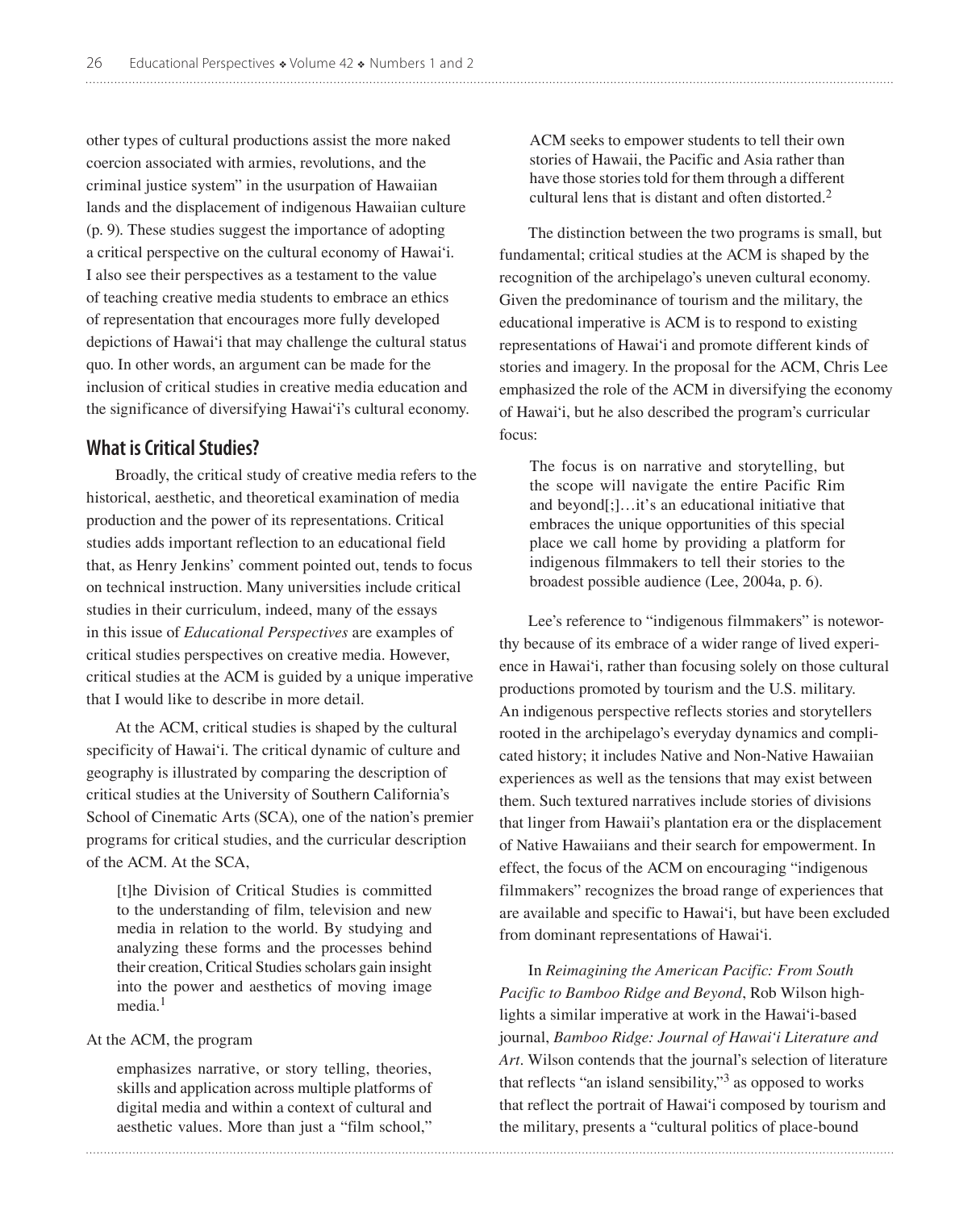identity expressing…symbols/acts/tactics of local resistance to metropolitan centers of culture" (Wilson, 2000, p. 134). As Michael Shapiro notes in his work on aesthetics as political critique, *Deforming American Political Thought: Ethnicity, Facticity, and Genre*, art forms such as film, music and literature, can express identities that are excluded or marginalized by the dominant culture. For Shapiro, the resulting expressions are ways that people resist and redefine representations not of their own making. Aesthetic expressions can be

modes of self-fashioning by those who flee imposed identities in order to achieve a state of non-closural becoming…[and a way for] those who tend to be excluded, given the way that recognizable "politics" is policed, assemble to contest imposed identities, deform conventional modes of intelligibility, struggle to survive economically, socially, and politically, or articulate, through writing, sounds, built structures, or images, aspects of a life and thought-world that are officially unheeded. (Shapiro, 2006, p. xv)

Wilson and Shapiro offer useful perspectives that describe the role of critical studies in Hawai'i. Critical studies encourages cultural production in Hawai'i to be part of an larger commitment to an ethics of indigeneity. The underlying idea is to assist in the diversification of Hawai'i's cultural economy by addressing its distortions and recognizing that a broader range of expressions is both possible and necessary. What I am arguing for, therefore, is that creative media education in Hawai'i should ask students to consider and critique their role as producers of creative media in the cultural economy of the islands.

## **The Promise of ACM Student Work**

To summarize my argument so far, Hawai'i's economic, educational, and legislative agenda may emphasize the diversification of the state economy, but we should not overlook the importance of challenging the existing forces of cultural power in Hawai'i. We need to develop a curriculum that promotes indigenous storytelling and its ethical commitments so that cinema and digital media education contributes to Hawai'i's cultural imaginary in new and empowering ways. To an extent, a number of recent ACM student films variously reflect this dynamic between dominant and indigenous representations.

While the production value of ACM student films is not yet at the level of professional media works, their work offers indigenous points of embarkation that challenge popular representations of Hawai'i. In 2004, ACM student filmmaker Kaliko Palmiera won an audience award at the Hawai'i International Film Festival 2004 for *Steve Ma'i'i*—a short documentary about his father, musician Steve Ma'i'i. This engaging film traces his father's role as a Hawaiian music artist and activist during the 1970s. *Steve Ma'i'i* uses the genre of biography to present in an original way the rise of Hawaiian music entertainment as a movement for Native Hawaiian identity. By doing so, Palmiera offers an alternative to the popular representation of Hawaiian music as a tourist entertainment and commodity. In another example, *Plastic Leis*, an award-winning short film by ACM student filmmaker Tyrone Sanga, depicts the removal of an elderly lei seller from Waikïkï. Drawing on the plight of this woman, the film offers a meditation on Hawaiian culture and its collision with tourist commercialism. Her expulsion from Waikïkï represents the symbolic displacement of Native Hawaiians in Hawai'i. *Plastic Leis* garnered the Best Hawaiian Short Film award at the 2006 Big Island Film Festival. In 2006, Sanga completed, *Follow the Leader*, a short film that gestures to racial-ethnic tensions in Hawai'i through the narrative of children collecting baseball cards. In *Follow the Leader*, a child of Asian descent feels intimidated by an older and larger boy of Pacific/Hawaiian descent when he is asked by the older boy to purchase a baseball card from an Asian storeowner who is suspicious of the older boy. The film reveals the kind of divisions that linger from the Hawai'i plantation era when racial and ethnic tensions were used to help manage plantations workers. Sanga's films depict Hawai'i in a way that departs from the narratives presented by tourism or the military. *Plastic Leis* is critical of tourism, tying its rise to the decline of Native Hawaiians while *Follow the Leader* gestures to racial-ethnic tensions that underlie tourism's rosier picture. ACM student filmmaker Roger Nakamine's *Sore Shoulders and Aching Joints* uses comedic motifs rooted in the "island sensibility" identified by *Bamboo Ridge* to relate a story about contemporary dating in the islands. The romantic atmosphere of Waikiki is exchanged for the locality of Wai'anae and University of Hawai'i students are featured as the protagonists rather than tourists. The main characters discuss issues such as dating and friendship and the story unfolds in karaoke bars